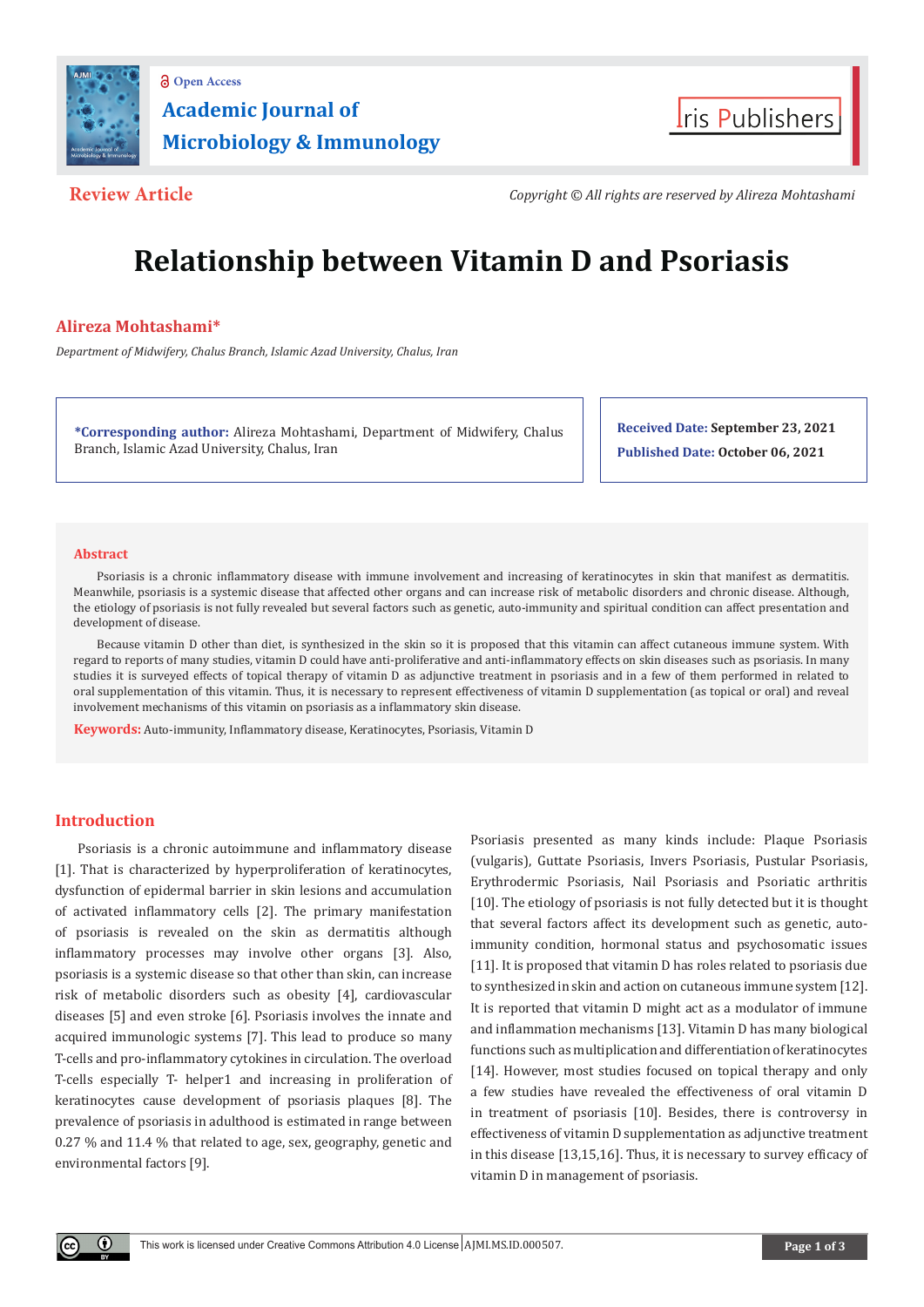### **Vitamin D and Its Roles**

Vitamin D is a fat-soluble hormone- like that available for body from diet and synthesize in the skin by exposure to radiation from sunlight [17]. Vitamin D from two manner as Vitamin D3, is transferred to liver for hydroxylation and change to 25 OH D3. This form of D enter in circulation and currently considered regular biomarker of the serum vitamin D level but is not the most active of vitamin unless it transfer to kidneys and change to 1,25(OH)2 D3 or Calcitriol by further hydroxylation [18]. Other than simple diffusion, absorption of calcium and phosphorus in the intestine perform via active transport that do with inducing and making of transport protein by Calcitriol in mucosa (as the most important role) that enhancing of absorption. Then, these minerals participate in several organs such as bones, muscles, brain, and others [18].

In last decade, it is concentrated to functions of vitamin D other than calcium-phosphorus metabolism in bones. It is demonstrated that vitamin D performs different tasks include role in Excretion of insulin from β -cells of pancreas, modulation of Immune system, barrier integrity and permeability of membrane and regulation of keratinocytes proliferation and differentiation [12].

### **Psoriasis and Vitamin D**

Psoriasis is a inflammatory skin disease with involving of immune system. Dysfunction of immunity in organ lead to activation of lymphocytes T (T-cells) particularly T-helper 1 that produce many cytokines such as interleukin 2, interleukin 6, tumor necrosis factor alpha (TNF- $\alpha$ ) and interferon gama (IFN-). These disturbances of immune function make tissue changes and inflammatory skin [19]. One of the most important task of vitamin D is modulation and regulation of cutaneous immune system as inhibition of T cell proliferation [12]. This vitamin inhibits the expression of pro-inflammatory cytokines produced by T lymphocytes [19]. Vitamin D helps to synthesis of glycosylceramides in the skin and via regulate barrier integrity and permeability in this organ that lead to improve of injured tissue [16]. This action due to role of vitamin D in regulation of level of calcium in cell and effect on calcium receptor and activity of phospholipase C enzymes [20]. It is showed that alterations in level of calcitriol and polymorphisms of the vitamin D receptor gene could lead to several disorders and autoimmune diseases, including psoriasis [21,22]. It is reported that level of serum calcitriol [1,25 (OH)2 D3] in psoriasis patients is lower than healthy subjects [23] specially in psoriatic arthritis [24]. Also, It is revealed that serum vitamin D was lower in women than men [25]. In addition, expression of vitamin D receptor decreased in skin of psoriasis patients that lead to lower expression of tight junction proteins [26]. Therefore, low level of vitamin D is inversely associated with predisposing of inflammatory condition [23].

#### 5.1. Use of vitamin D in treatment of psoriasis

Attention to vitamin D in treatment of psoriasis have been known since 1985 and effectiveness of this vitamin reported in

several studies [25,27]. Thenceforward, physician applied topical form of vitamin D for cure of psoriasis plaque as the first-line medication singly or in combination with topical corticosteroids [28-31]. Also, topical treatment with vitamin D have not any serious side effects in comparison to corticosteroids [13,32]. The therapeutic function of vitamin D as topical perform via mechanism related to its receptors that lead to inhibition of proliferation and differentiation of keratinocyte by increasing intracellular calcium [33]. Also, topical vitamin D may inhibit cytokines such as IL-2, IL-6, and interferon-gamma and via suppress inflammation [34].

Most performed studies in related to effects of vitamin D on psoriasis were in form topical [10]. However, use of oral administration of vitamin D in treatment of psoriasis come back to many years ago. But it is deposited due to probably side effect as hypercalcemia [35]. Indeed, from1985 to the present, only a few research have evaluated the effectiveness of oral vitamin D in treatment of psoriasis and results were controversy so that degree of efficacy of supplementation was not significant in some of them [10]. It was not investigated the optimal dose of oral vitamin D in any study. However, most studies reported that oral vitamin D in within range  $0.25 - 2 \mu g (10 - 80 \text{ IU})$  per day have not obvious side effect. [10]. Of course, it is not reported side effects of vitamin D as oral (systemic) administration with higher doses such as 40000 IU per day [36]. However, no evidence has been reported about the efficacy of the highest doses of oral vitamin D in treatment of psoriasis [10].

 Furthermore, Vitamin D treatment is not effective for all patients with psoriasis [35,37,38]. The reviews of studies in use of oral vitamin D in psoriasis were inconclusive and controversial. Thus, it is necessary that more large studies performed to show the efficacy, optimal dose, and side effects of oral vitamin D in patients with psoriasis [10]. Now, topical vitamin D or its analogs such as Calcipotriol apply effectively and safe in treatment of psoriasis without systemic side effects [35,37].

#### **Conclusion**

Psoriasis as a inflammatory disease accompany with immune system disturbance and it is presented several kinds. Vitamin D could affect this dysfunction due to its task in immune modulation. Among several kinds of vitamin D supplementary, topical D is more effectiveness than oral form and today it is considered as one of the medications for treatment of psoriasis. However, there is a challenge in apply administration of vitamin D and need to more research for confirming of this effect on psoriasis.

#### **Conflict of interest**

The author has declared no conflict of interest.

#### **Acknowledgements**

It is appreciating the personnel of School of Medical Science, Azad University of Chalus, Iran for their great collaboration and corporation in performing of this study. 9